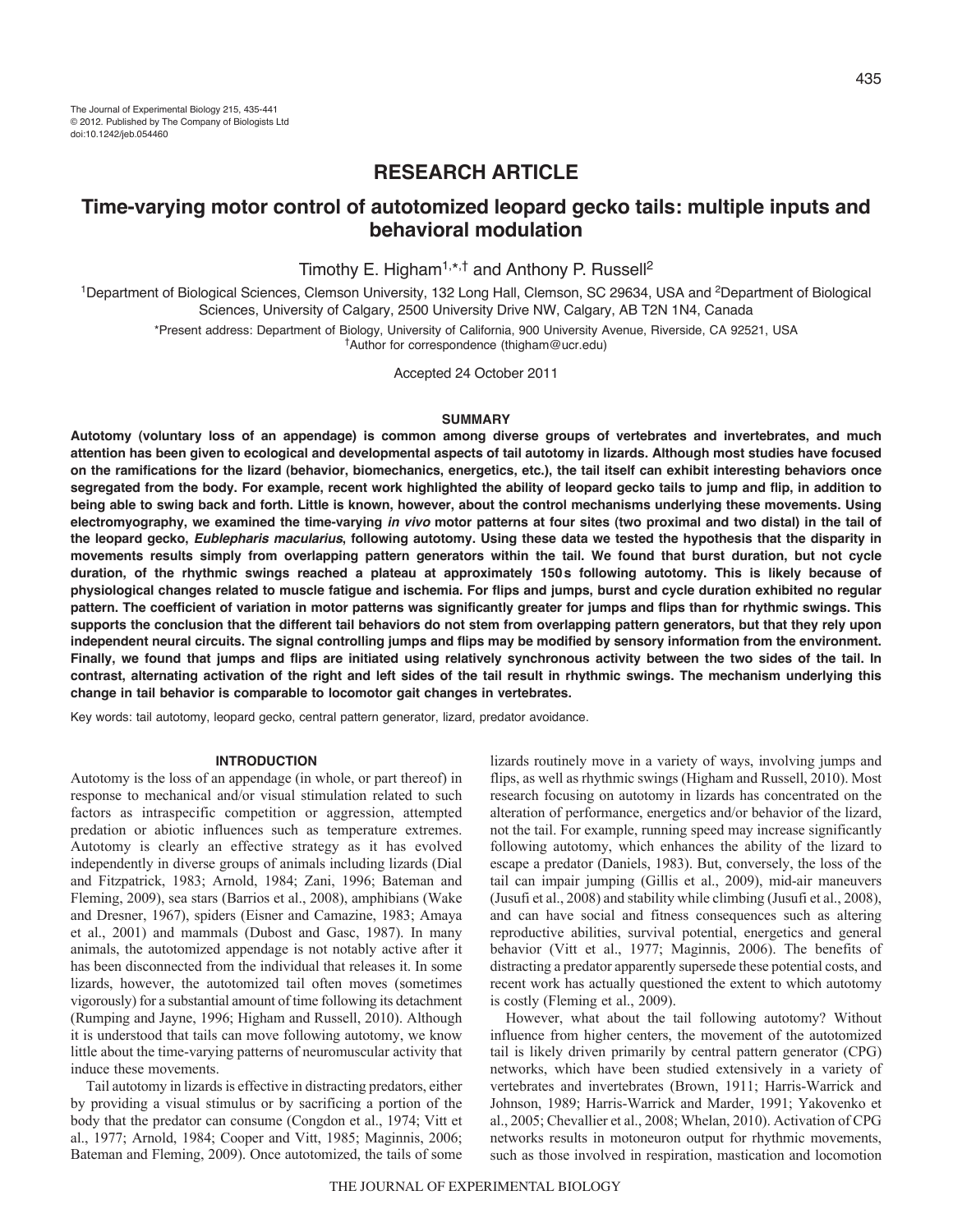(Harris-Warrick, 2011). Although the basic principles regarding CPG networks are understood after countless studies, the modulation of locomotor behavior (e.g. switch between gaits) is still of great interest (Harris-Warrick and Marder, 1991; Crone et al., 2009). Although normal locomotor behavior can be triggered by the midbrain and the hindbrain, recent work has also indicated that the rhythmicity associated with locomotion can be triggered from activity in intrinsic spinal cells (Kiehn, 2011). Because of the lack of higher control, movements of autotomized lizard tails are an excellent system for studying CPG networks and the modulation of movement patterns.

Two studies have examined muscle activity patterns using electromyography (EMG) in the autotomized tails of geckos (Rumping and Jayne, 1996; Higham and Russell, 2010). These studies revealed interesting differences between an arboreal gecko (Rumping and Jayne, 1996) and a desert-dwelling terrestrial gecko (Higham and Russell, 2010). Unlike the arboreal gecko, the tail of the terrestrial gecko exhibits complex motor patterns that result in diverse and highly variable movements. The origins of this complex movement pattern have yet to be determined, but might result from the interaction between multiple rhythm generators (Fig.1), as occurs in the developing rat spinal cord (Demir et al., 2002). However, it is also quite possible that these complex motor patterns result from control mediated by independent neural pathways, at least one of which is sensitive to feedback from the external environment (Fig. 1). In this paper we explore the possibilities that were raised in an earlier study (Higham and Russell, 2010).

We quantified the time-varying patterns of motor activity at four different locations within autotomized tails of leopard geckos (*Eublepharis macularius* Blyth 1854) in order to address the following questions: (1) do the motor patterns underlying complex tail movements follow a pattern consistent with that of overlapping pattern generators (Fig.1); (2) how do the motor patterns change with time following autotomy; and (3) does the coordination of motor patterns between EMG sites differ during complex behaviors compared with rhythmic movements?

#### **MATERIALS AND METHODS**

Four individuals of *E. macularius* (body mass: 5.2±0.4g; tail mass:  $0.6\pm0.1$ g; snout–vent length:  $61\pm0.7$ mm; tail length:  $47\pm0.8$ mm) with original tails were anaesthetized *via* an intramuscular injection of ketamine (100mgkg–1). Bipolar stainless steel hook electrodes (0.05mm diameter, California Fine Wire Co., Grover Beach, CA, USA) (for details, see Higham and Jayne, 2004), of sufficient length not to impede tail movement, were used. Once anaesthetized, electrodes were implanted percutaneously into four dorsolateral locations along the length of the tail, two proximal (right and left at 25% of the tail length) and two distal (right and left at 75% of the tail length), using 26-gauge hypodermic needles. Once each lizard had fully recovered, the base of the tail was lightly pinched to initiate maximal autotomy (i.e. at the proximal-most plane of autotomy) and the tail was placed immediately in the filming arena. Following experiments, tails were fixed and preserved, and electrode locations were verified.

#### **Kinematics**

A high-speed video camera (Photron APX-RS, San Diego, CA, USA) captured the movements of the tail at  $120$  frames  $s^{-1}$ , which provided the capacity to record the initial 50s following autotomy. The camera was oriented lateral to the filming arena, and a mirror (oriented at 45deg above the arena) provided a dorsal view. In addition, a second camera (Casio EX-F1 Exilim Pro, Dover City,



Fig. 1. Two potential scenarios leading to the patterns of electromyographic (EMG) activity that induce rhythmic swings and the more complex flips and jumps. The percentages above the bars indicate the duration (relative to the greatest duration) of each burst. Scenario 1 suggests that the rhythmic swings, but not the flips/jumps, arise from a central pattern generator. The origins of the bursts of activity that bring about the flips/jumps would be unknown in this scenario. Additionally, for this scenario, constant cycle duration is also unlikely for the impulses that drive the flips and jumps, as depicted. Ultimately, burst and cycle durations for the flips/jumps would have high coefficients of variation. Scenario 2 suggests that the flips/jumps and rhythmic swings result from independent but overlapping central pattern generators of different periodicity. For this scenario, the burst and cycle durations would likely be constant, resulting in low coefficients of variation.

NJ, USA) was used to capture (at  $30$  frames  $s^{-1}$ ) the entire bout of tail movement, which lasted as long as 30min. However, this was mainly for determining how long the tail moved following autotomy.

The tip and base of the tail were digitized in both the lateral and the dorsal view in order to determine how fast the tail moved, how much the tail moved and how high the tail moved during more complex behaviors. The two behaviors we identified previously (Higham and Russell, 2010) were confirmed as rhythmic swings (steady swinging within the *x*–*z* plane only) and more complex jumps and flips (unsteady movements with both horizontal and vertical components).

#### **EMG analysis**

EMG signals were amplified  $1000\times$  and the data were sampled at 5kHz using an MP150 Data Acquisition System (BIOPAC Systems, Inc., Goleta, CA, USA). The onset and offset of EMG activity was determined using previously determined methods (Roberts and Gabaldon, 2008). Burst duration was measured as the duration from burst onset to burst offset (Fig.1). Cycle duration was quantified as the time between successive burst onsets (Fig.1). Muscle activity was recorded for the initial 5min following autotomy, and the initial 50s was synchronized with the high-speed video recordings using an external trigger that initiated video recording and sent a 5V signal to the data acquisition system. Some of the EMG variables are presented in a previous publication (Higham and Russell, 2010); others are described in more detail herein.

#### **Statistics**

To determine whether burst duration and cycle duration are more variable for flips and/or jumps than for rhythmic swings, we calculated the coefficients of variation (CVs) for these two patterns during the initial 30s following autotomy. For each individual, we determined the mean CV for each site. Differences in CV between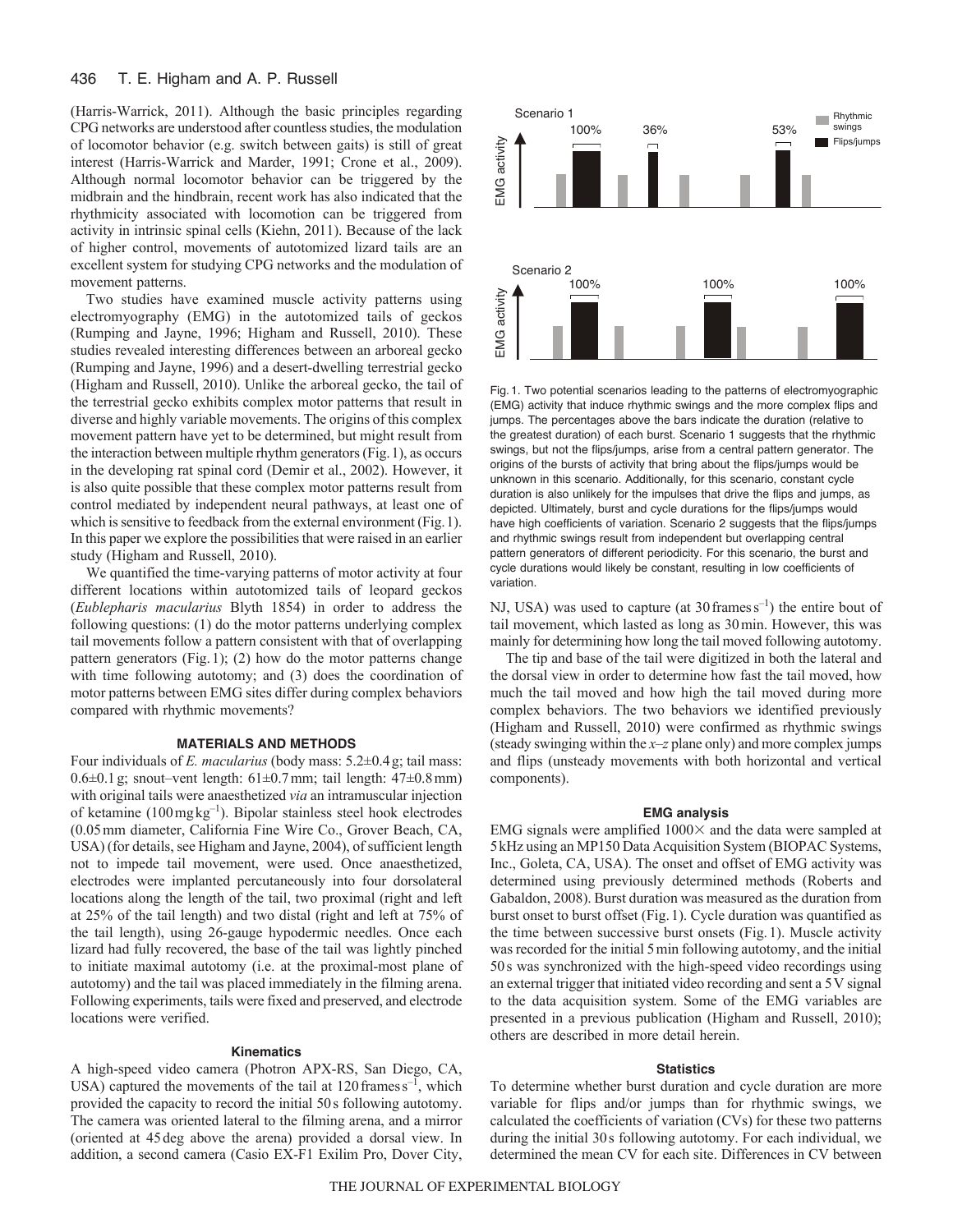

EMG activity (mV)

EMG activity (mV)

Fig. 2. Raw EMG traces for (A,B) the two proximal sites and (C,D) the two distal sites for approximately 8 s shortly after tail autotomy. A and C are from the left side of the animal, whereas B and D are from the right side. Note that these recordings include both rhythmic swings (initial seconds) and flips/jumps (after approximately 5 s).

the two categories of tail behavior were assessed using two-sample *t*-tests. To determine whether the coordination between EMG sites differed between rhythmic and complex tail movements, we calculated the delay in onset time between left and right sites at a given longitudinal station along the tail (i.e. proximal and distal). Using the means for each individual, differences in the delay were assessed using two-sample *t*-tests. A *P*-value of <0.05 was the criterion for statistical significance. For all analyses, the data were log-transformed in order to normalize them. Unless indicated, all values are presented as means  $\pm$  s.e.m.

#### **RESULTS**

Following autotomy, every tail exhibited both rhythmic swings and more complex jumps and flips, with distinct EMG bursts associated with each of these behaviors (Fig.2). Unlike tail movement during locomotion, which has a relatively low frequency [approximately 2Hz in *E. macularius* (Fuller et al., 2011)], the autotomized tail exhibits a relatively high frequency of movement [approximately 8Hz (Higham and Russell, 2010)]. The complex flips and jumps did not persist throughout the duration of tail movement, which can last up to 30min, but instead typically ceased within the first few minutes.

The mean burst duration of rhythmic tail movements was approximately 0.05s immediately following autotomy (Fig.3A). However, this quickly increased, reaching a duration of approximately 0.13s at approximately 120s following autotomy. Burst duration eventually settled at a plateau after approximately 150s following autotomy, and maintained a relatively constant burst duration (approximately 0.16s) for the remainder of time following autotomy. Mean cycle duration increased for the 5min that we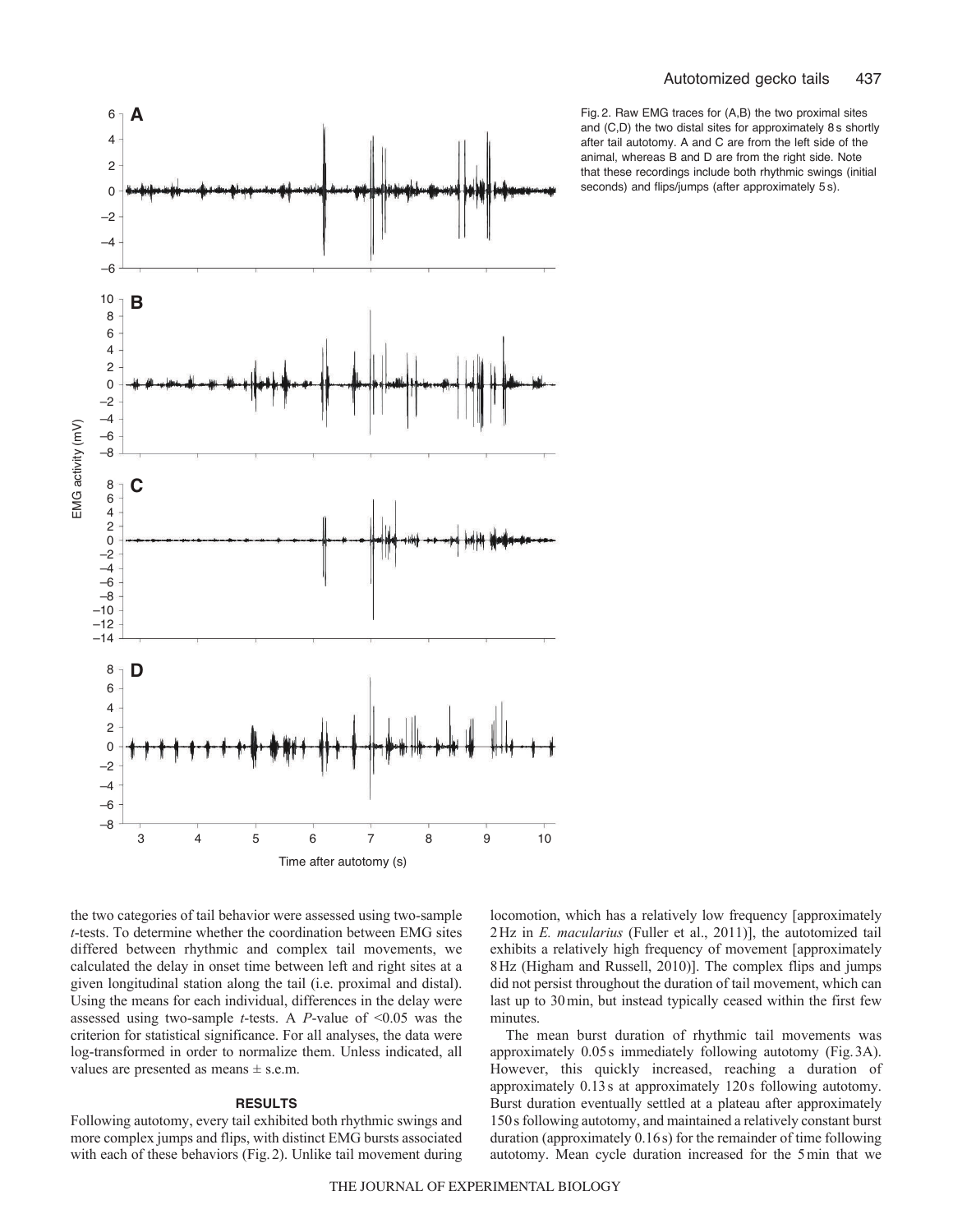



Fig. 3. Mean (±s.e.m.) burst (A) and cycle (B) durations of the rhythmic swings for the first 300 s following tail autotomy. Note that burst duration reaches a plateau at approximately 150 s (arrowhead), whereas cycle duration continues to increase with time. *N*=4 individuals.

recorded following autotomy, starting at approximately 0.2s and reaching approximately 5s at 300s following autotomy (Fig.3B). Cycle duration also became more variable over time (Fig.3B).

Burst duration (two-sample *t*-test, *P*=0.001; Fig. 4) and cycle duration (two-sample *t*-test, *P*<0.001; Fig.4) were both significantly more variable (as indicated by higher values of CV) for flips/jumps than they were for rhythmic swings. For example, the mean CV was approximately three times greater for burst duration and almost 10 times greater for cycle duration for flips/jumps than for rhythmic swings (Fig.4).

For the initial 30s following autotomy at the proximal two sites, the onset delay between the left and right EMG sites was approximately 130ms for rhythmic tail movements and 20ms for flips/jumps (two-sample *t*-test, *P*<0.001; Fig.5A). For this same time period at the distal two sites, the onset delay between the left and right EMG sites was approximately 90ms for rhythmic tail movements and 15 ms for flips/jumps (two-sample *t*-test, *P*=0.002; Fig. 5B). Thus, contralateral sites at the same station were co-activated (recruited almost simultaneously) during flips/jumps, but exhibited no overlap in activity during rhythmic swings.

#### **DISCUSSION**

We explored the time-varying motor patterns at four sites in the tail following autotomy in the leopard gecko, *E. macularius*. The results reveal interesting changes in burst and cycle duration along this time course. A key result is that the burst and cycle durations are



Fig. 4. Mean (±s.e.m.) coefficients of variation during the initial 30 s following tail autotomy for burst (left bars) and cycle (right bars) duration during flips/jumps (black) and rhythmic swings (gray). These data are combined from all four sites. Note that for burst and cycle durations, the coefficients of variation are significantly greater for flips/jumps than for rhythmic swings. N=4 individuals.

more variable for jumps and flips than they are for rhythmic swings. This, coupled with the fact that the relative timing of muscular activation among sites differs markedly between tail movement behaviors, suggests that the complex tail movements following autotomy do not result from the activities of overlapping pattern generators (Fig.6). Instead, it appears that the movements associated with rhythmic swings are controlled by a CPG, but those controlling jumps and flips emanate from an alternative, but unknown, neural circuit that could potentially respond to sensory information in the environment or to feedback from muscle proprioceptors. These results are discussed in more detail below.

#### **Multiple neural pathways?**

What are the origins of the signals driving the complex tail movements? Our results support the idea that a minimum of two independent neural circuits are active in the tail (Fig.6). One provides the source of the regularly repeating rhythmic signals that are present throughout the duration of tail movements following autotomy. The other is transient and actuates the complex flips and jumps. The rhythmic signal appears to be the one that dominates in the lizard species that have been studied (Rumping and Jayne, 1996). Such a rhythmic signal is characteristic of CPGs in other vertebrates (Chevallier et al., 2008), associated with lateral undulatory patterns along the long axis of the body, and is interpreted here as the primitive condition. The alternative signal, driving the flips and jumps, is more erratic and is possibly sensitive to feedback (external or internal). In addition, it appears that it likely innervates primarily fast-twitch glycolytic fibers that are capable of high-power bursts given that complex flips and jumps, unlike rhythmic swings, do not persist for the duration of tail movement following autotomy. Indeed, the complex flips and jumps essentially are only evident for the first 80–120s (2min) following autotomy, whereas the rhythmic swings persist, at diminishing intensity, for as long at 1800s (30min).

A key unanswered question is how the additional neural pathway is activated. Three potential explanations are as follows: (1) random firing until fatigued, (2) the pathway is sensitive to environmental input and is thus modulated or (3) the pathway is sensitive to muscle proprioceptors (muscle spindles or golgi tendon organs) and is thus modulated. The latter could be determined if tail movements were recorded while simultaneously monitoring the activity of afferent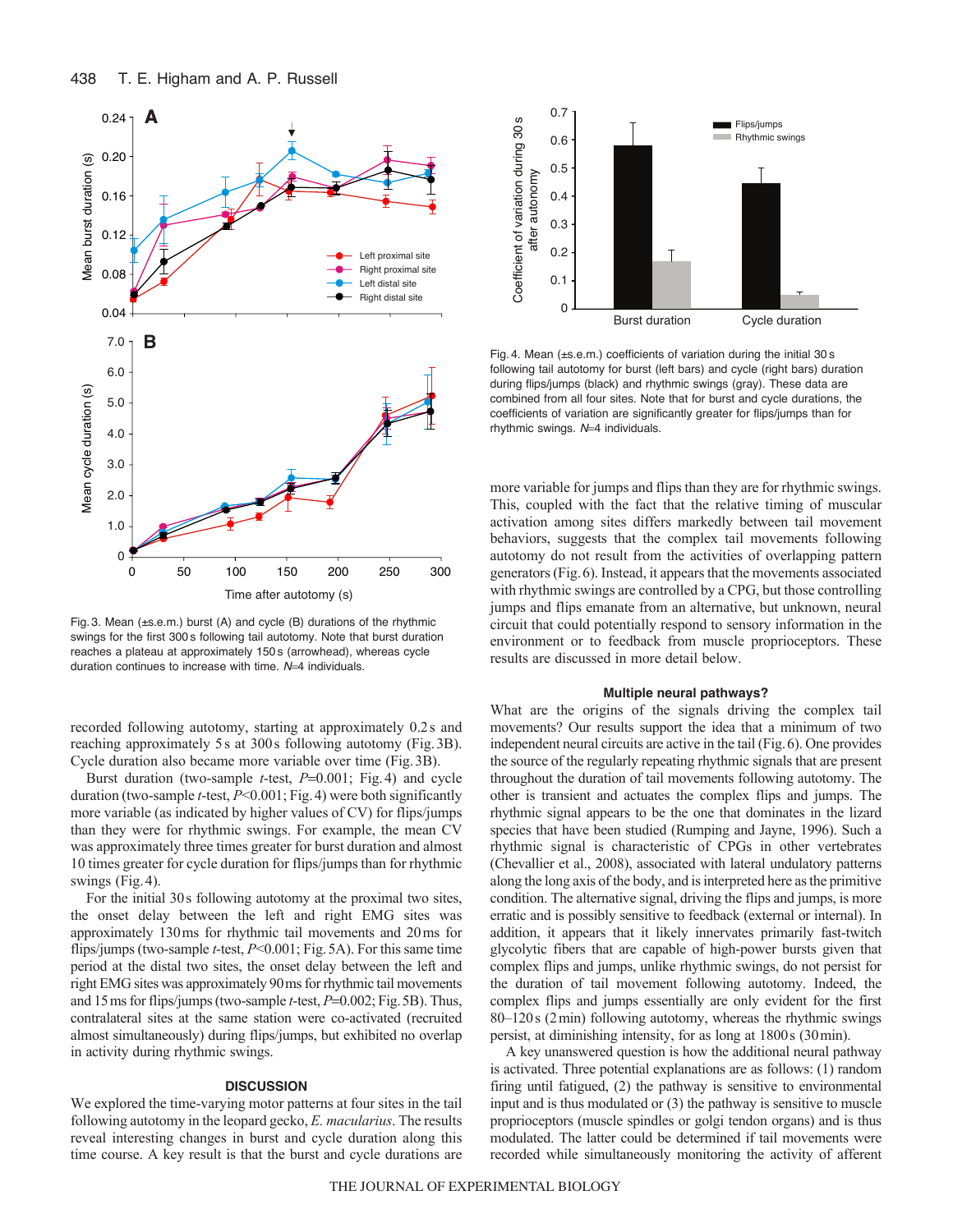

Fig. 5. Mean (±s.e.m.) delay in the time of EMG onset between the left and right (A) proximal and (B) distal sites. Note that a time of 0 ms would indicate the simultaneous activation of both sides. There was a significantly longer delay in activation between the two sides of the tail for rhythmic swings than flips/jumps. N=4 individuals.

sensory neurons originating from the surface of the tail. Epidermal sensory organs are likely present on the surface of the tail, and mechanical deformation of the surface of the skin would initiate their firing (Maclean, 1980). It is known that some geckos with specialized tails bear appropriately situated cutaneous mechanoreceptors that are sensitive to environmental disturbances (Russell and Bauer, 1987).

#### **Regional coordination of motor patterns**

To swing back and forth, as is typical of undulatory locomotion in vertebrates (Jayne and Lauder, 1995), an autotomized tail exhibits alternating patterns of recruitment between the left and right sides (Higham and Russell, 2010). However, we found that during flips and jumps there is a significant period of co-activation between the left and right sides of the tail at a given station along the length of the tail (i.e. proximal and distal). In addition, there was only a short delay (<20ms) between the onset of EMG activity on one side relative to the other (Fig.5). What are the functional ramifications of such a recruitment pattern? Given that our electrodes were inserted dorsal to the horizontal septum, it is possible that this co-activation is one that results in activation of the epaxial muscles on both sides of the tail essentially simultaneously (in a given segment), resulting in a dorsal arching. This could also be the case for hypaxial muscles (separate recordings from expaxial and hypaxial muscle blocks in the same segment would permit determination of the periodicity of intrasegmental epaxial/hypaxial muscle activation patterns). Such simultaneous contralateral contractions would provide the motive power that permits the tail to push off from the substrate (initiating a jump).

#### **Changes in motor patterns with time**

Why would the burst duration, but not cycle duration, reach a plateau (Fig.3)? It is understood that single motor unit discharge frequency diminishes shortly after the onset of maximum contractions. This has been termed 'muscle wisdom', based upon the observation that the firing rate of the motoneuron coincides with the decreased contractile speed of muscle (Marsden et al., 1983). Whether cycle duration can increase in order to match decreases in muscle function in an autotomized tail remains unknown. Alternatively, passive responses to changes in peripheral muscle function (fatigue) are likely. Acute peripheral fatigue can occur at any of the steps involved in excitation–contraction coupling, but also as a result of the acute effects of metabolic changes on contractile protein function (Westerblad and Allen, 2002). Specifically, fatigue in the autotomized tail could result from a build up of metabolic byproducts (Westerblad et al., 2002) or altered ionic concentrations and fluxes (Fitts, 1994). This could alter cell excitability and result in the continual increase in cycle duration that we observed (Fig.3). However, future work assessing these variables will provide further details regarding the mechanisms underlying the changes in motor pattern.

### **Potential link between lizard tails and gait change in vertebrates**

Animals commonly shift gaits as they change their speed of locomotion (Hoyt and Kenagy, 1988; Alexander, 1989; Gillis and Biewener, 2001; Korsmeyer et al., 2002; Vanhooydonck et al., 2002; Nudds et al., 2011). For example, a diverse array of vertebrate species, both aquatic and terrestrial, switch from alternating limb or fin movements at slower speeds to synchronous limb or fin movements at higher speeds (Alexander, 1989). Interestingly, mice typically use a single gait (trotting) over a range of speeds (Herbin et al., 2007).



Fig. 6. A schematic that includes representative EMG burst and cycle durations (shown above each bar) from a proximal site in the tail of one individual during the initial 700 ms following autotomy. Other individuals and sites show similar results. These results support scenario 1 (see Fig. 1), providing evidence that the rhythmic swings, but not the flips/jumps, arise from a central pattern generator. Both the burst and cycle durations for the flips/jumps have high coefficients of variation compared with the rhythmic swings.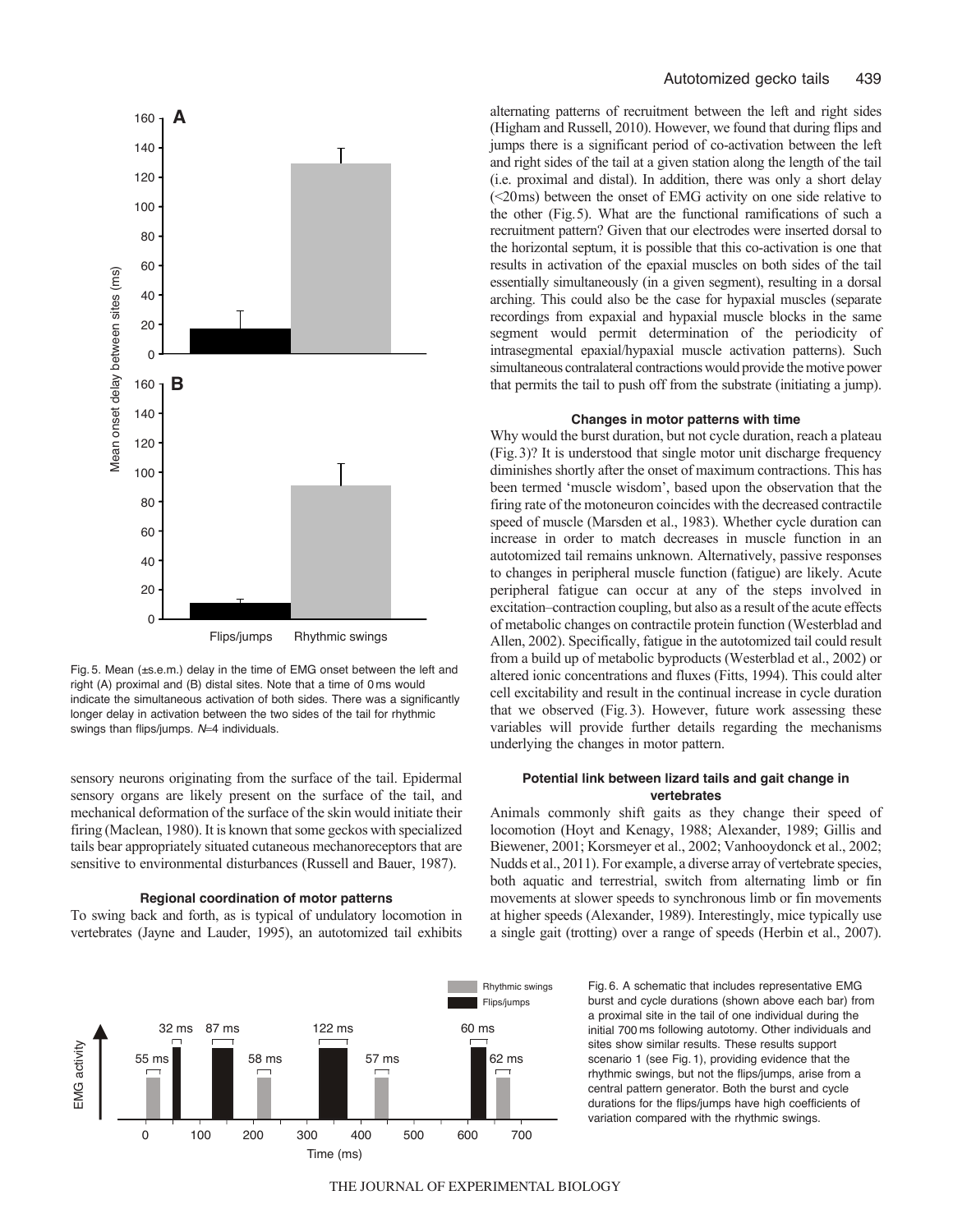#### 440 T. E. Higham and A. P. Russell

Using this system's employment of a single gait over a range of speeds, recent work has highlighted the important role played by interneurons in the spinal cord in the speed-dependent change in gait (Crone et al., 2009). The latter study utilized transgenic mice in which V2a interneurons were ablated. These mice exhibited normal trotting gaits at slower speeds, but, unlike normal mice, switched to a galloping gait at higher speeds (Crone et al., 2009). Although normal mice are quite capable of switching from a trot to a gallop at higher speeds (Heglund and Taylor, 1988), Crone et al. (Crone et al., 2009) likely did not observe this change because of the limited speed range examined in their study. Despite this, Crone et al. (Crone et al., 2009) observed a change in gait at a slower speed in their experimental animals when compared with the normal mice.

Typically, the relative activity of excitatory and inhibitory interneuron pathways determines the gait used by an animal (Kullander et al., 2003). For example, this likely triggers the different sets of spinal neurons that are recruited during different gaits in zebrafish. The muscular activity patterns underlying the two different behaviors in the autotomized tails of our study exhibit striking similarities to those patterns found in different locomotor gaits of vertebrates. During slower movements, the left and right sides of the tail exhibit alternating contractions (comparable to a trot in terrestrial vertebrates), resulting in the rhythmic swinging behavior. The complex jumps and flips exhibit relatively synchronous activity of the left and right sides of the tail, which is characteristic of a galloping, or bounding, gait in terrestrial vertebrates. We hypothesize that the underlying switch between these two 'gaits' of the gecko tail is similar to the switch found in other vertebrates during gait transitions. Lizards use a trotting gait over their range of locomotor speeds (McElroy et al., 2008). Given this lack of gait change, it is interesting that the autotomized tail undergoes a physiological change in gait that is never evident in the intact animal.

#### **Future directions**

The autotomized tail, which contains a portion of the spinal cord, is a self-initiated preparation and is ostensibly harmless to the lizard. The neural pathways have not been characterized, but this is a next logical step. In addition, the tail regenerates following autotomy. Are the complex neural pathways re-formed in the regenerated tail? Original and re-formed neural pathways could be characterized using immunocytological and gross histological techniques employing confocal microscopy (Thorsen and Hale, 2007). In addition, motor pools in the spinal cord could be visualized using fluorescent retrograde labeling (Thorsen and Hale, 2007). By determining the anatomical arrangements of the neural pathways in the tail, and what controls the tail once it is separated from the lizard's body, we will begin to understand how complex tail movements can be modulated in the absence of higher control.

### **ACKNOWLEDGEMENTS**

We thank Melina Hale for discussing some of the ideas presented in this manuscript. Members of the Higham Laboratory also helped with animal care.

#### **FUNDING**

This study was funded using start-up funds from Clemson University to T.E.H.

#### **REFERENCES**

- **Alexander, R. M.** (1989). Optimization and gaits in the locomotion of vertebrates. *Physiol. Rev.* **69**, 1199-1227.
- **Amaya, C. C., Klawinski, P. D. and Formanowicz, D. R., Jr** (2001). The effects of leg autotomy on running speed and foraging ability in two species of wolf spider (*Lycosidae*). *Am. Midl. Nat.* **145**, 201-205.
- **Arnold, E. N.** (1984). Evolutionary aspects of tail shedding in lizards and their relatives. *J. Nat. Hist.* **18**, 127-169.
- **Barrios, J. V., Gaymer, C. F., Vasquez, J. A. and Brokordt, K. B.** (2008). Effect of degree of autotomy on feeding, growth, and reproductive capacity in the multi-armed sea star *Heliaster helianthus*. *J. Exp. Mar. Biol. Ecol.* **361**, 21-27.
- **Bateman, P. W. and Fleming, P. A.** (2009). To cut a long tail short: a review of lizard caudal autotomy studies carried out over the last 20 years. *J. Zool.* **277**, 1-14.
- **Brown, T. G.** (1911). The intrinsic factors in the act of progression in the mammal. *Proc. R. Soc. Lond. B* **84**, 308-319.
- **Chevallier, S., Ijspeert, A. J., Ryczko, D., Nagy, F. and Cabelguen, J. M.** (2008). Organisation of the spinal central pattern generators for locomotion in the salamander: biology and modelling. *Brain Res. Rev.* **57**, 147-161.
- **Congdon, J. D., Vitt, L. J. and King, W. W.** (1974). Geckos: adaptive significance and energetics of tail autotomy. *Science* **184**, 1379-1380.
- **Cooper, W. E., Jr and Vitt, L. J.** (1985). Blue tails and autotomy: enhancement of predation avoidance in juvenile skinks. *Z. Tierpsychol.* **70**, 265-276.
- **Crone, S. A., Zhong, G., Harris-Warrick, R. and Sharma, K.** (2009). In mice lacking V2a interneurons, gait depends on speed of locomotion. *J. Neurosci.* **29**, 7098-7109. **Daniels, C. B.** (1983). Running: an escape strategy enhanced by autotomy.
- *Herpetologica* **39**, 162-165. **Demir, R., Gao, B., Jackson, M. B. and Ziskind-Conhaim, L.** (2002). Interactions
- between multiple rhythm generators produce complex patterns of oscillation in the developing rat spinal cord. *J. Neurophysiol.* **87**, 1094-1105.
- **Dial, B. E. and Fitzpatrick, L. C.** (1983). Lizard tail autotomy: function and energetics of postautotomy tail movement in *Scincella lateralis*. *Science* **219**, 391-393.
- **Dubost, G. and Gasc, J.-P.** (1987). The process of total tail autotomy in the South-American rodent, *Proechimys*. *J. Zool.* **212**, 563-572.
- **Eisner, T. and Camazine, S.** (1983). Spider leg autotomy induced by prey venom injection: an adaptive response to "pain"? *Proc. Natl. Acad. Sci. USA* **80**, 3382-3385. **Fitts, R. H.** (1994). Cellular mechanisms of muscle fatigue. *Physiol. Rev.* **74**, 49-94.
- **Fleming, P. A., Verburgt, L., Scantlebury, M., Medger, K. and Bateman, P. W.** (2009). Jettisoning ballast or fuel? Caudal autotomy and locomotory energetics of the cape dward gecko *Lygodactylus capensis* (Gekkonidae). *Physiol. Biochem. Zool.* **82**, 756-765.
- **Fuller, P. O., Higham, T. E. and Clark, A. J.** (2011). Posture, speed, and habitat structure: three-dimensional hindlimb kinematics of two species of padless gecko. *Zoology* **114**, 104-112.
- **Gillis, G. B. and Biewener, A. A.** (2001). Hindlimb muscle function in relation to speed and gait: *in vivo* patterns of strain and activation in a hip and knee extensor of the rat (*Rattus norvegicus*). *J. Exp. Biol.* **204**, 2717-2731.
- **Gillis, G. B., Bonvini, L. A. and Irschick, D. J.** (2009). Losing stability: tail loss and jumping in the arboreal lizard *Anolis carolinensis*. *J. Exp. Biol.* **212**, 604-609.
- Harris-Warrick, R. M. (2011). Neuromodulation and flexibility in central pattern generator networks. *Curr. Opin. Neurobiol.* **21**, 685-692.
- **Harris-Warrick, R. M. and Johnson, B. R.** (1989). Motor pattern networks: flexible foundations for rhythmic pattern production. In *Perspectives in Neural Systems and Behavior* (ed. T. J. Carew and D. B. Kelley), pp. 51-71. New York: Liss.
- **Harris-Warrick, R. M. and Marder, E.** (1991). Modulation of neural networks for behavior. *Annu. Rev. Neurosci.* **14**, 39-57.
- **Heglund, N. C. and Taylor, C. R.** (1988). Speed, stride frequency and energy cost per stride: how do they change with body size and gait? *J. Exp. Biol.* **138**, 301-318. **Herbin, M., Hackert, R., Gasc, J.-P. and Renous, S.** (2007). Gait parameters of
- treadmill *versus* overground locomotion in mouse. *Behav. Brain Res.* **181**, 173-179. **Higham, T. E. and Jayne, B. C.** (2004). *In vivo* muscle activity in the hindlimb of the
- arboreal lizard, *Chamaeleo calyptratus*: general patterns and effects of incline. *J. Exp. Biol.* **207**, 249-261.
- **Higham, T. E. and Russell, A. P.** (2010). Flip, flop and fly: modulated motor control and highly variable movement patterns of autotomized gecko tails. *Biol. Lett.* **6**, 70-73.
- **Hoyt, D. F. and Kenagy, G. J.** (1988). Energy costs of walking and running gaits and their aerobic limits in golden-mantled ground squirrels. *Physiol. Zool.* **61**, 34-40.
- **Jayne, B. C. and Lauder, G. V.** (1995). Red muscle motor patterns during steady swimming in largemouth bass: effects of speed and correlations with axial kinematics. *J. Exp. Biol.* **198**, 1575-1587.
- **Jusufi, A., Goldman, D. I., Revzen, S. and Full, R. J.** (2008). Active tails enhance arboreal acrobatics in geckos. *Proc. Natl. Acad. Sci. USA* **105**, 4215-4219.
- **Kiehn, O.** (2011). Development and functional organization of spinal locomotor circuits. *Curr. Opin. Neurobiol.* **21**, 100-109.
- **Korsmeyer, K. E., Steffensen, J. F. and Herskin, J.** (2002). Energetics of median and paired fin swimming, body and caudal fin swimming, and gait transition in parrotfish (*Scarus schlegeli*) and triggerfish (*Rhinecanthus aculeatus*). *J. Exp. Biol.* **205**, 1253- 1263.
- **Kullander, K., Butt, S. J., Lebret, J. M., Lundfald, L., Restrepo, C. E., Rydstrom, A., Klein, R. and Kiehn, O.** (2003). Role of EphA4 and EphrinB3 in local neuronal circuits
- that control walking. *Science* **299**, 1889-1992. **Maclean, S.** (1980). Ultrastructure of epidermal sensory receptors in *Amphibolurus barbatus* (Lacertilis: Agamidae). *Cell Tissue Res.* **210**, 435-445.
- **Maginnis, T. L.** (2006). The costs of autotomy and regeneration in animals: a review and framework for future research. *Behav. Ecol.* **17**, 857-872.
- **Marsden, C. D., Meadows, J. C. and Merton, P. A.** (1983). "Muscular wisdom" that minimizes fatigue during prolonged effort in man: peak rates of motoneuron discharge and slowing of discharge during fatigue. *Adv. Neurol.* **39**, 169-211.
- **McElroy, E. J., Hickey, K. L. and Reilly, S. M.** (2008). The correlated evolution of biomechanics, gait and foraging mode in lizards. *J. Exp. Biol.* **211**, 1029-1040.
- **Nudds, R. L., Folkow, L. P., Lees, J. J., Tickle, P. G., Stokkan, K. A. and Codd, J. R.** (2011). Evidence for energy savings from aerial running in the Svalbard rock ptarmigan (*Lagopus muta hyperborea*). *Proc. R. Soc. Lond. B* **278**, 2654-2661.
- **Roberts, T. J. and Gabaldon, A. M.** (2008). Interpreting muscle function from EMG: lessons learned from direct measurements of muscle force. *Integr. Comp. Biol.* **48**, 312-320.
- **Rumping, J. M. and Jayne, B. C.** (1996). Muscle activity in autotomized tails of a lizard (*Gekko gecko*): a naturally occurring spinal preparation. *J. Comp. Physiol. A* **179**, 525- 538.